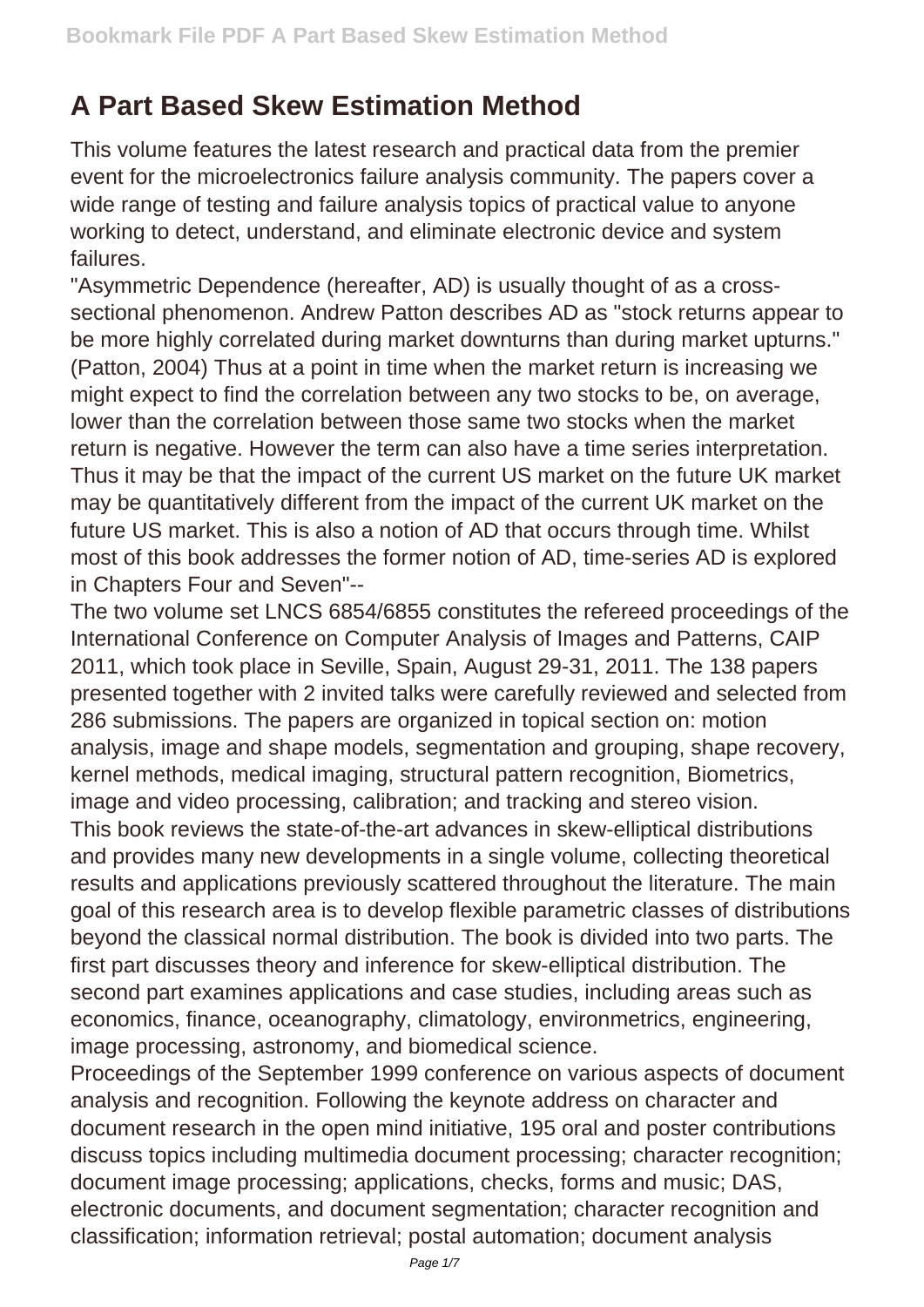systems; performance evaluation; and handwriting, font, graphics, word, Oriental character, and Indian languages recognition. Lacks a subject index. Annotation copyrighted by Book News, Inc., Portland, OR.

"Intelligent systems are those which produce intelligent o?springs." AI researchers have been focusing on developing and employing strong methods that are capable of solving complex real-life problems. The 18th International Conference on Industrial & Engineering Applications of Arti?cial Intelligence & Expert Systems (IEA/AIE 2005) held in Bari, Italy presented such work performed by many scientists worldwide. The Program Committee selected long papers from contributions presenting more complete work and posters from those reporting ongoing research. The Committee enforced the rule that only original and unpublished work could be considered for inclusion in these proceedings. The Program Committee selected 116 contributions from the 271 submted papers which cover the following topics: arti?cial systems, search engines, intelligent interfaces, knowledge discovery, knowledge-based technologies, na- ral language processing, machine learning applications, reasoning technologies, uncertainty management, applied data mining, and technologies for knowledge management. The contributions oriented to the technological aspects of AI and the quality of the papers are witness to a research activity clearly aimed at consolidating the theoretical results that have already been achieved. The c- ference program also included two invited lectures, by Katharina Morik and Roberto Pieraccini.

Manypeoplecontributedindi?erentwaystothesuccessoftheconferenceand to this volume. The authors who continue to show their enthusiastic interest in applied intelligence research are a very important part of our success. We highly appreciate the contribution of the members of the Program Committee, as well as others who reviewed all the submitted papers with e?ciency and dedication.

This book includes high-quality research papers presented at the Fourth International Conference on Innovative Computing and Communication (ICICC 2021), which is held at the Shaheed Sukhdev College of Business Studies, University of Delhi, Delhi, India, on February 20–21, 2021. Introducing the innovative works of scientists, professors, research scholars, students and industrial experts in the field of computing and communication, the book promotes the transformation of fundamental research into institutional and industrialized research and the conversion of applied exploration into real-time applications.

The standard resource for statisticians and applied researchers. Accessible to the wide range of researchers who use statistical modelling techniques.

The three-volume set, consisting of LNCS 9008, 9009, and 9010, contains carefully reviewed and selected papers presented at 15 workshops held in conjunction with the 12th Asian Conference on Computer Vision, ACCV 2014, in Singapore, in November 2014. The 153 full papers presented were selected from numerous submissions. LNCS 9008 contains the papers selected for the Workshop on Human Gait and Action Analysis in the Wild, the Second International Workshop on Big Data in 3D Computer Vision, the Workshop on Deep Learning on Visual Data, the Workshop on Scene Understanding for Autonomous Systems, and the Workshop on Robust Local Descriptors for Computer Vision. LNCS 9009 contains the papers selected for the Workshop on Emerging Topics on Image Restoration and Enhancement, the First International Workshop on Robust Reading, the Second Workshop on User-Centred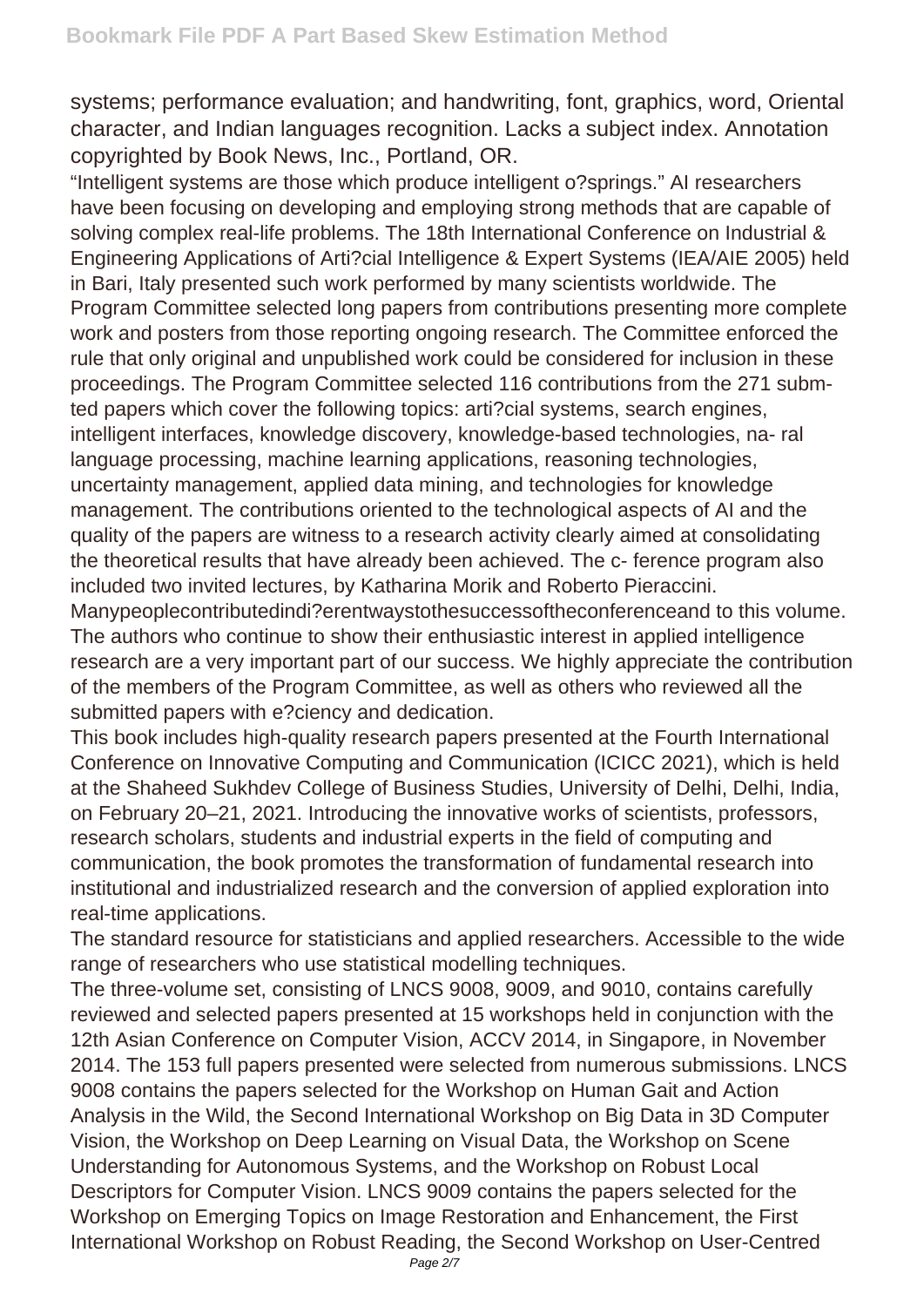Computer Vision, the International Workshop on Video Segmentation in Computer Vision, the Workshop: My Car Has Eyes: Intelligent Vehicle with Vision Technology, the Third Workshop on E-Heritage, and the Workshop on Computer Vision for Affective Computing. LNCS 9010 contains the papers selected for the Workshop on Feature and Similarity for Computer Vision, the Third International Workshop on Intelligent Mobile and Egocentric Vision, and the Workshop on Human Identification for Surveillance. The third international conference on INformation Systems Design and Intelligent Applications (INDIA – 2016) held in Visakhapatnam, India during January 8-9, 2016. The book covers all aspects of information system design, computer science and technology, general sciences, and educational research. Upon a double blind review process, a number of high quality papers are selected and collected in the book, which is composed of three different volumes, and covers a variety of topics, including natural language processing, artificial intelligence, security and privacy, communications, wireless and sensor networks, microelectronics, circuit and systems, machine learning, soft computing, mobile computing and applications, cloud computing, software engineering, graphics and image processing, rural engineering, e-commerce, egovernance, business computing, molecular computing, nano-computing, chemical computing, intelligent computing for GIS and remote sensing, bio-informatics and biocomputing. These fields are not only limited to computer researchers but also include mathematics, chemistry, biology, bio-chemistry, engineering, statistics, and all others in which computer techniques may assist.

The four-volume set LNAI 6881-LNAI 6884 constitutes the refereed proceedings of the 15th International Conference on Knowledge-Based Intelligent Information and Engineering Systems, KES 2011, held in Kaiserslautern, Germany, in September 2011. Part 4: The total of 244 high-quality papers presented were carefully reviewed and selected from numerous submissions. The 46 papers of Part 4 are organized in topical sections on human activity support in knowledge society, knowledge-based interface systems, model-based computing for innovative engineering, document analysis and knowledge science, immunity-based systems, natural language visualisation advances in theory and application of hybrid intelligent systems. The 30-volume set, comprising the LNCS books 12346 until 12375, constitutes the refereed proceedings of the 16th European Conference on Computer Vision, ECCV 2020, which was planned to be held in Glasgow, UK, during August 23-28, 2020. The conference was held virtually due to the COVID-19 pandemic. The 1360 revised papers presented in these proceedings were carefully reviewed and selected from a total of 5025 submissions. The papers deal with topics such as computer vision; machine learning; deep neural networks; reinforcement learning; object recognition; image classification; image processing; object detection; semantic segmentation; human pose estimation; 3d reconstruction; stereo vision; computational photography; neural networks; image coding; image reconstruction; object recognition; motion estimation.

Knowledge-Based and Intelligent Information and Engineering Systems, Part IV15th International Conference, KES 2011, Kaiserslautern, Germany, September 12-14, 2011, Proceedings, Part IVSpringer

This book presents recent results in finite mixtures of skewed distributions to prepare readers to undertake mixture models using scale mixtures of skew normal distributions (SMSN). For this purpose, the authors consider maximum likelihood estimation for univariate and multivariate finite mixtures where components are members of the flexible class of SMSN distributions. This subclass includes the entire family of normal independent distributions, also known as scale mixtures of normal distributions (SMN), as well as the skew-normal and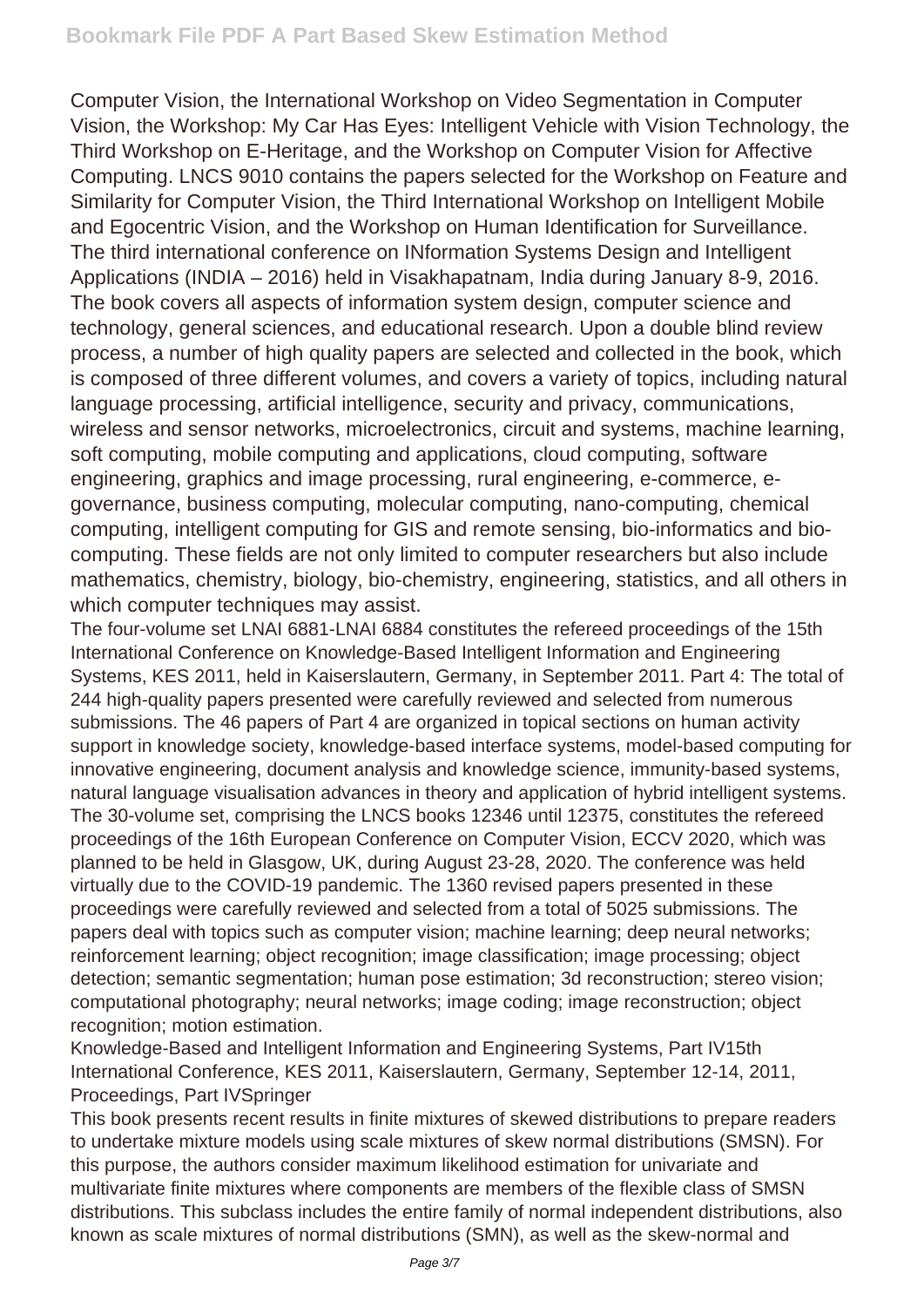skewed versions of some other classical symmetric distributions: the skew-t (ST), the skewslash (SSL) and the skew-contaminated normal (SCN), for example. These distributions have heavier tails than the typical normal one, and thus they seem to be a reasonable choice for robust inference. The proposed EM-type algorithm and methods are implemented in the R package mixsmsn, highlighting the applicability of the techniques presented in the book. This work is a useful reference guide for researchers analyzing heterogeneous data, as well as a textbook for a graduate-level course in mixture models. The tools presented in the book make complex techniques accessible to applied researchers without the advanced mathematical background and will have broad applications in fields like medicine, biology, engineering, economic, geology and chemistry.

The three volume set LNAI 4251, LNAI 4252, and LNAI 4253 constitutes the refereed proceedings of the 10th International Conference on Knowledge-Based Intelligent Information and Engineering Systems, KES 2006, held in Bournemouth, UK, in October 2006. The 480 revised papers presented were carefully reviewed and selected from about 1400 submissions. The papers present a wealth of original research results from the field of intelligent information processing.

Machine Vision Inspection Systems (MVIS) is a multidisciplinary research field that emphasizes image processing, machine vision and, pattern recognition for industrial applications. Inspection techniques are generally used in destructive and non-destructive evaluation industry. Now a day's the current research on machine inspection gained more popularity among various researchers, because the manual assessment of the inspection may fail and turn into false assessment due to a large number of examining while inspection process. This volume 2 covers machine learning-based approaches in MVIS applications and it can be employed to a wide diversity of problems particularly in Non-Destructive testing (NDT), presence/absence detection, defect/fault detection (weld, textile, tiles, wood, etc.), automated vision test & measurement, pattern matching, optical character recognition & verification (OCR/OCV), natural language processing, medical diagnosis, etc. This edited book is designed to address various aspects of recent methodologies, concepts, and research plan out to the readers for giving more depth insights for perusing research on machine vision using machine learning-based approaches.

Proceedings of the Sixth International Conference on Intelligent System and Knowledge Engineering presents selected papers from the conference ISKE 2011, held December 15-17 in Shanghai, China. This proceedings doesn't only examine original research and approaches in the broad areas of intelligent systems and knowledge engineering, but also present new methodologies and practices in intelligent computing paradigms. The book introduces the current scientific and technical advances in the fields of artificial intelligence, machine learning, pattern recognition, data mining, information retrieval, knowledge-based systems, knowledge representation and reasoning, multi-agent systems, naturallanguage processing, etc. Furthermore, new computing methodologies are presented, including cloud computing, service computing and pervasive computing with traditional intelligent methods. The proceedings will be beneficial for both researchers and practitioners who want to utilize intelligent methods in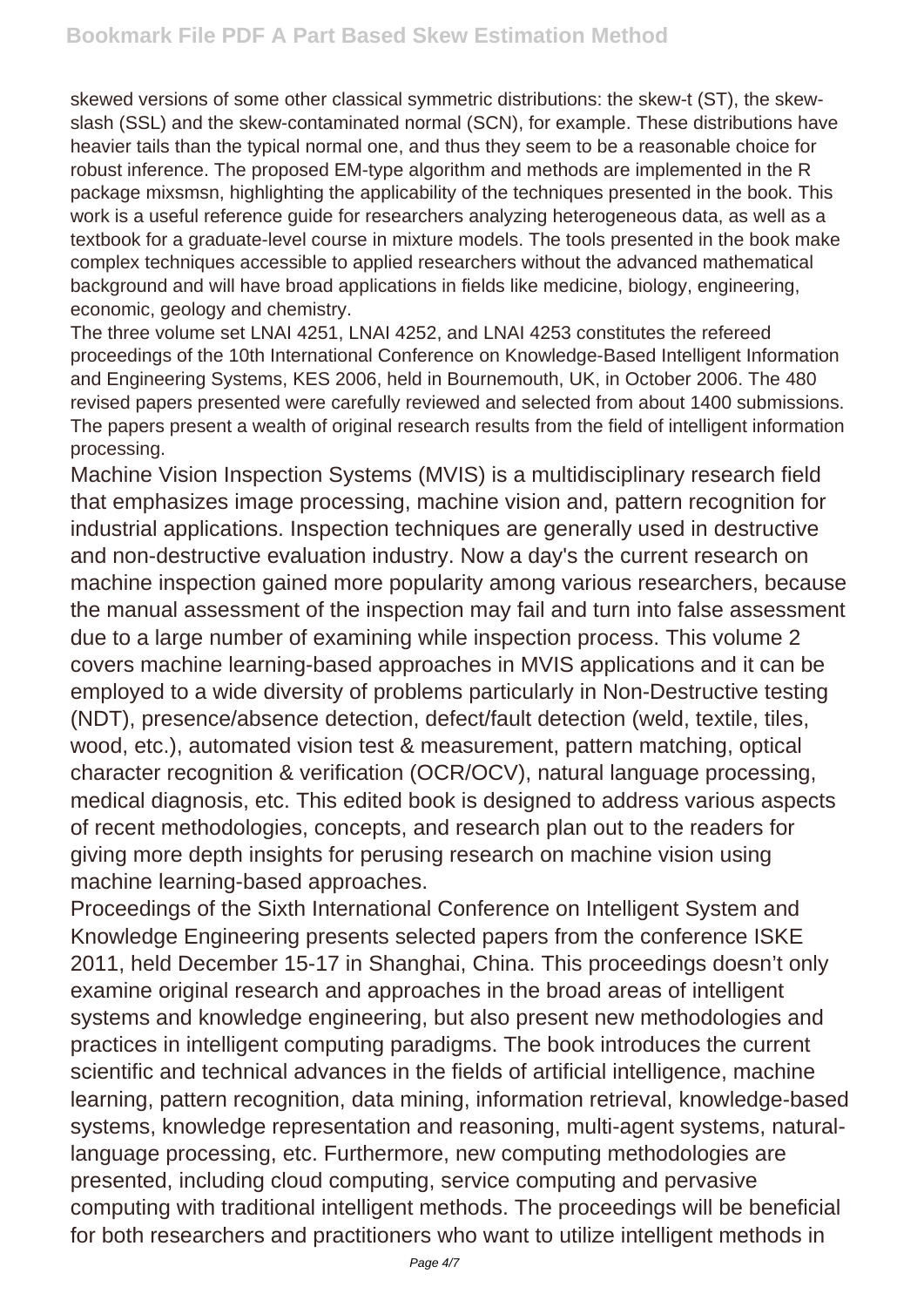their specific research fields. Dr. Yinglin Wang is a professor at the Department of Computer Science and Engineering, Shanghai Jiao Tong University, China; Dr. Tianrui Li is a professor at the School of Information Science and Technology, Southwest Jiaotong University, China.

This second volume, edited and authored by world leading experts, gives a review of the principles, methods and techniques of important and emerging research topics and technologies in communications and radar engineering. With this reference source you will: Quickly grasp a new area of research Understand the underlying principles of a topic and its application Ascertain how a topic relates to other areas and learn of the research issues yet to be resolved Quick tutorial reviews of important and emerging topics of research in array and statistical signal processing Presents core principles and shows their application Reference content on core principles, technologies, algorithms and applications Comprehensive references to journal articles and other literature on which to build further, more specific and detailed knowledge Edited by leading people in the field who, through their reputation, have been able to commission experts to write on a particular topic

Flood-peak discharge magnitudes and frequencies at streamflow-gaging sites were developed with the annual maximum series (AMS) and the partial duration series (PDS) in this study. Regional equations for both flood series were developed for estimating flood-peak discharge magnitudes at specified recurrence intervals of rural Illinois streams. (The regional equations are techniques for estimating flood quantiles at ungaged sites or for improving estimated flood quantiles at gaged sites with short records or unrepresentative data.)

Issues in Applied Computing / 2013 Edition is a ScholarlyEditions™ book that delivers timely, authoritative, and comprehensive information about Computer-Assisted Tomography. The editors have built Issues in Applied Computing: 2013 Edition on the vast information databases of ScholarlyNews.™ You can expect the information about Computer-Assisted Tomography in this book to be deeper than what you can access anywhere else, as well as consistently reliable, authoritative, informed, and relevant. The content of Issues in Applied Computing: 2013 Edition has been produced by the world's leading scientists, engineers, analysts, research institutions, and companies. All of the content is from peer-reviewed sources, and all of it is written, assembled, and edited by the editors at ScholarlyEditions<sup>™</sup> and available exclusively from us. You now have a source you can cite with authority, confidence, and credibility. More information is available at http://www.ScholarlyEditions.com/.

ICIAR 2004, the International Conference on Image Analysis and Recognition, was the ?rst ICIAR conference, and was held in Porto, Portugal. ICIAR will be organized annually, and will alternate between Europe and North America. ICIAR 2005 will take place in Toronto, Ontario, Canada. The idea of o?ering these conferences came as a result of discussion between researchers in Portugal and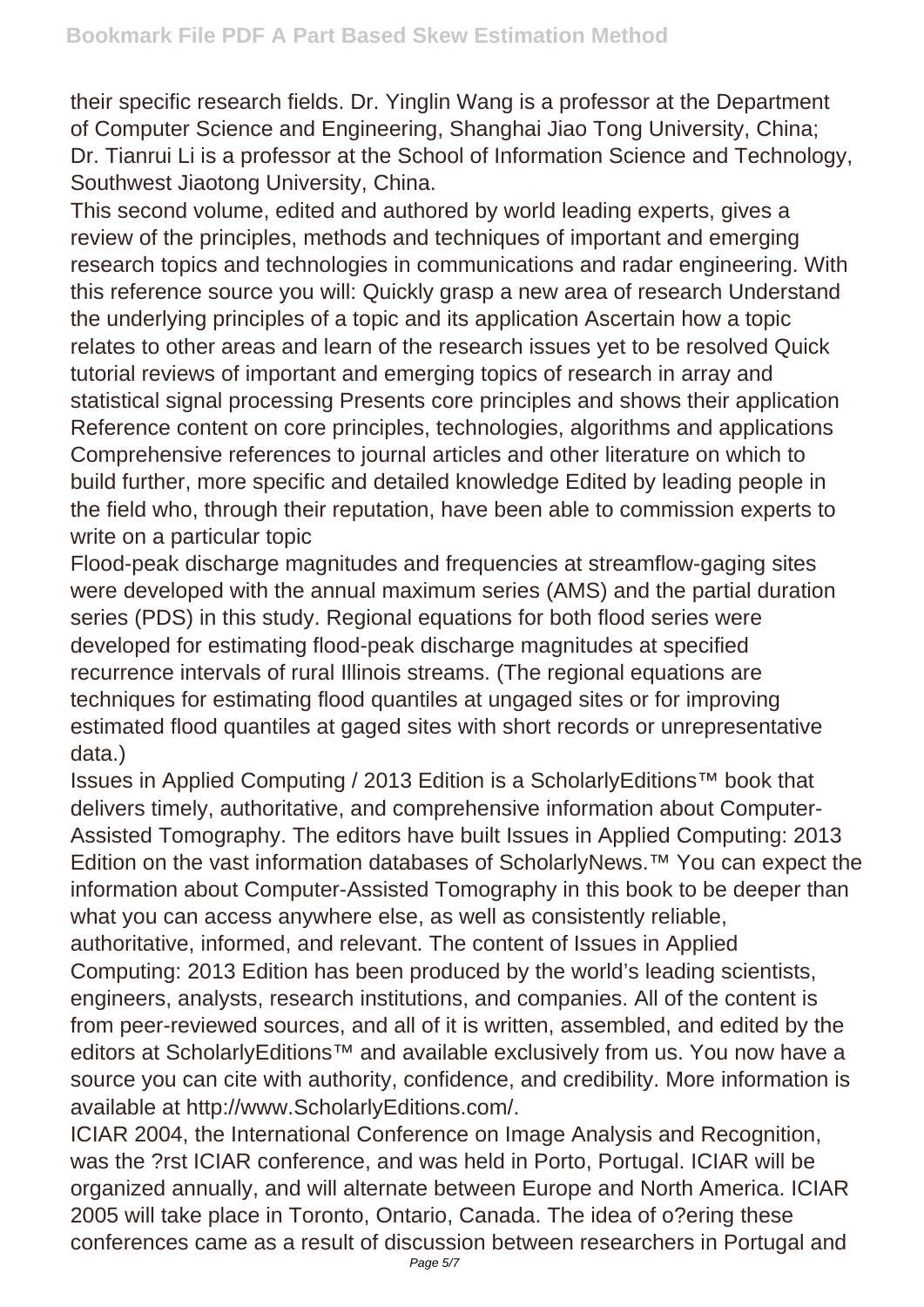Canada to encourage collaboration and exchange, mainly between these two countries, but also with the open participation of other countries, addressing recent advances in theory, methodology and applications. The response to the call for papers for ICIAR 2004 was very positive. From 316 full papers submitted, 210 were accepted (97 oral presentations, and 113 - sters). The review process was carried out by the Program Committee members and other reviewers; all are experts in various image analysis and recognition areas. Each paper was reviewed by at least two reviewing parties. The high q- lity of the papers in these proceedings is attributed ?rst to the authors, and second to the quality of the reviews provided by the experts. We would like to thank the authors for responding to our call, and we wholeheartedly thank the reviewers for their excellent work in such a short amount of time. We are espe- ally indebted to the Program Committee for their e?orts that allowed us to set up this publication. We were very pleased to be able to include in the conference, Prof. Murat KuntfromtheSwissFederalInstituteofTechnology,andProf. Mario ? Figueiredo, oftheInstitutoSuperiorT ? ecnico, inPortugal.

Stock Assessment: Quantitative Methods and Applications for Small Scale Fisheries is a book about stock assessment as it is practiced. It focuses on applications for small scale or artisanal fisheries in developing countries, however it is not limited in applicability to tropical waters and should also be considered a resource for students of temperate fishery management problems. It incorporates a careful sample design, various mathematical models as a basis for predicting consequences for stock exploitation, and discusses the impact of exploitation on non-targeted species. This was a unique concept involving a collaborative effort between U.S. and host country scientists to address issues of regional and global concern through innovative research. Unlike other books on stock assessment that show mathematical models, this is the only book of its kind that discusses how an assessment is carried out. It looks at the field as a whole and includes sampling, age determination and acoustics. The book represents the culmination of a nine-year program financed by the United States Agency for International Development to provide new or improved methods of stock assessment for artisanal fisheries.

ICIAR 2005, the International Conference on Image Analysis and Recognition, was the second ICIAR conference, and was held in Toronto, Canada. ICIAR is organized annually, and alternates between Europe and North America. ICIAR 2004 was held in Porto, Portugal. The idea of o?ering these conferences came as a result of discussion between researchers in Portugal and Canada to encourage collaboration and exchange, mainly between these two countries, but also with the open participation of other countries, addressing recent advances in theory, methodology and applications.

TheresponsetothecallforpapersforICIAR2005wasencouraging.From295 full papers submitted, 153 were ?nally accepted (80 oral presentations, and 73 posters). The review process was carried out by the Program Committee m